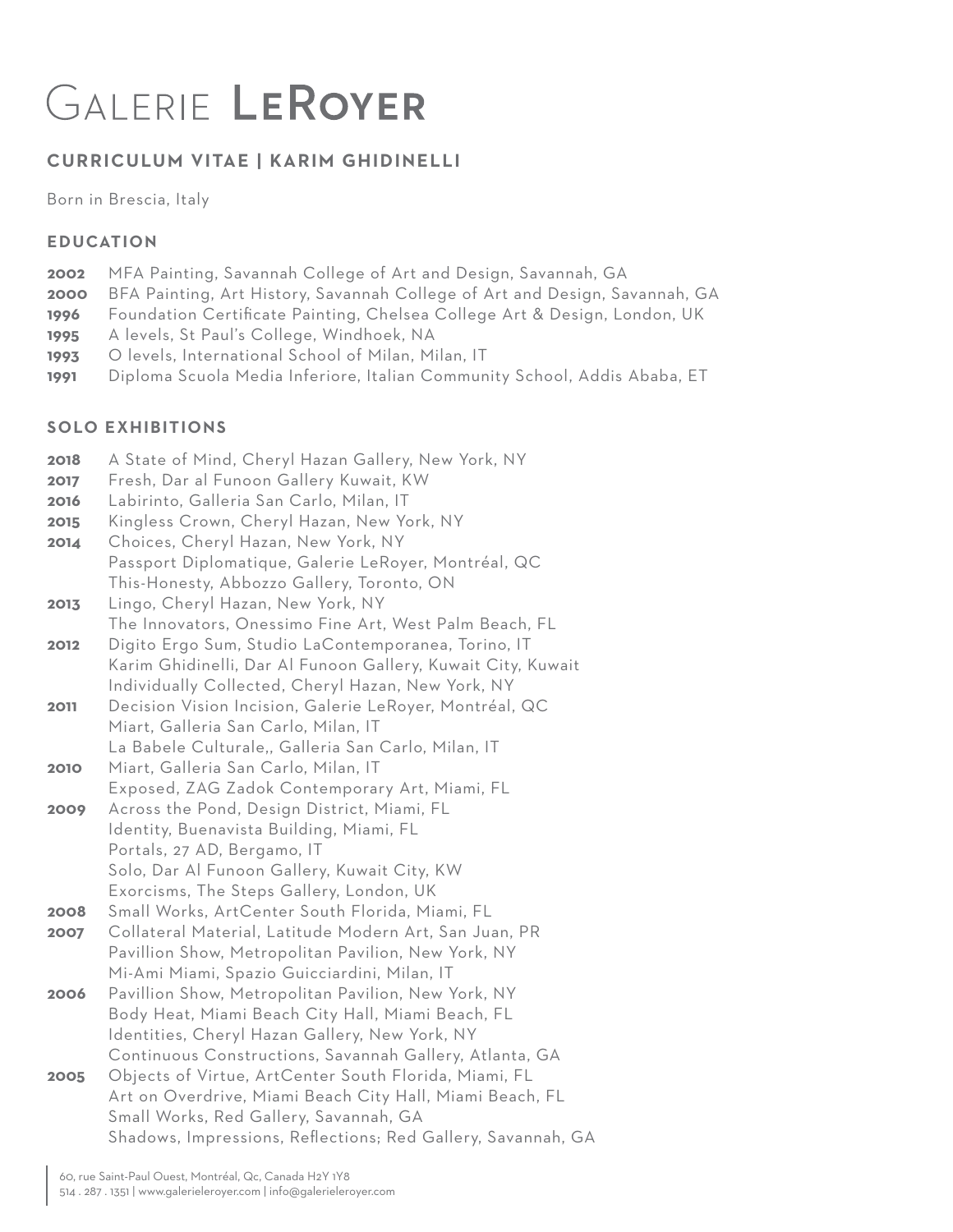**2004** Artecity, ArtCenter South Florida, Miami, FL Ritratti, Via Solferino, Miami, FL Continents, ArtCenter South Florida, Miami, FL

- **2002 2001** NA-NA, The Art Store, Dublin, IE NA-NA, The Gallery in Cork Street, London, UK WORD, ArtLink, New York, NY Kevin West, Boca Raton, FL Exhibit A Gallery, Savannah, GA Enchoate, Dimension Gallery, Savannah, GA Two Men, Bergen Hall, Savannah, GA Open Studio Show, Elizabeth Studio Foundation, New York, NY
	- Jacksonville International Airport, Jacksonville, FL Orleans Hall, Savannah College of Art and Design, Savannah, GA Ritratto, Savannah Bistro, Savannah, GA

#### **GROUP EXHIBITIONS**

- **2018** Spaces, Places, & Faces. Abbozzo Gallery, Toronto ON
- **2014** Red Show, Cheryl Hazan, New York, NY
- **2013** Collettiva, Studio LaContemporanea, Torino, IT Red Show, Cheryl Hazan, New York, NY
- **2012** Red Show, Cheryl Hazan, New York, NY
- **2011** Group show, Dar Al Funoon Gallery, Kuwait City, KW Red Show, Cheryl Hazan, New York, NY
- **2008** Christmas Exhibition,The Steps Gallery, London, ON Red Show, Cheryl Hazan Gallery, New York, FL Offsite, ArteCity Governor, Miami, FL NordSouth gallery opening, Miami, FL
- **2007** Red Show, Cheryl Hazan Gallery, New York, NY
- **2006** Group Show,The Gallery, Fisher Island, Miami, FL Red Show, Cheryl Hazan Gallery, New York, NY
- **2005** Red Show, Cheryl Hazan Gallery, New York, NY
- **2002** Collaborative Show with Denise Saborin, LaRoche, FR

## **ART FAIRS**

**2015 2014 2013 2012** ART MIAMI NYC, New York, NY SCOPE NY, New York, NY SCOPE MIAMI, Miami, FL Love Art Fair, Toronto, ON Chicago International Art, Chicago, IL Context Art Miami, Miami, FL Art Toronto, Toronto, ON Art Houston, Houston, TX Art Hamptons, New York, NY Palm Beach Art & Antiques, West Palm Beach, FL Context Art Miami, Miami, FL Art Toronto, Toronto, ON Art Hamptons, New York, NY Artissima, LaContemporanea, Torino, IT Arte Verona, Verona, IT Miart, Milan, IT Art Wynwood, Miami, FL